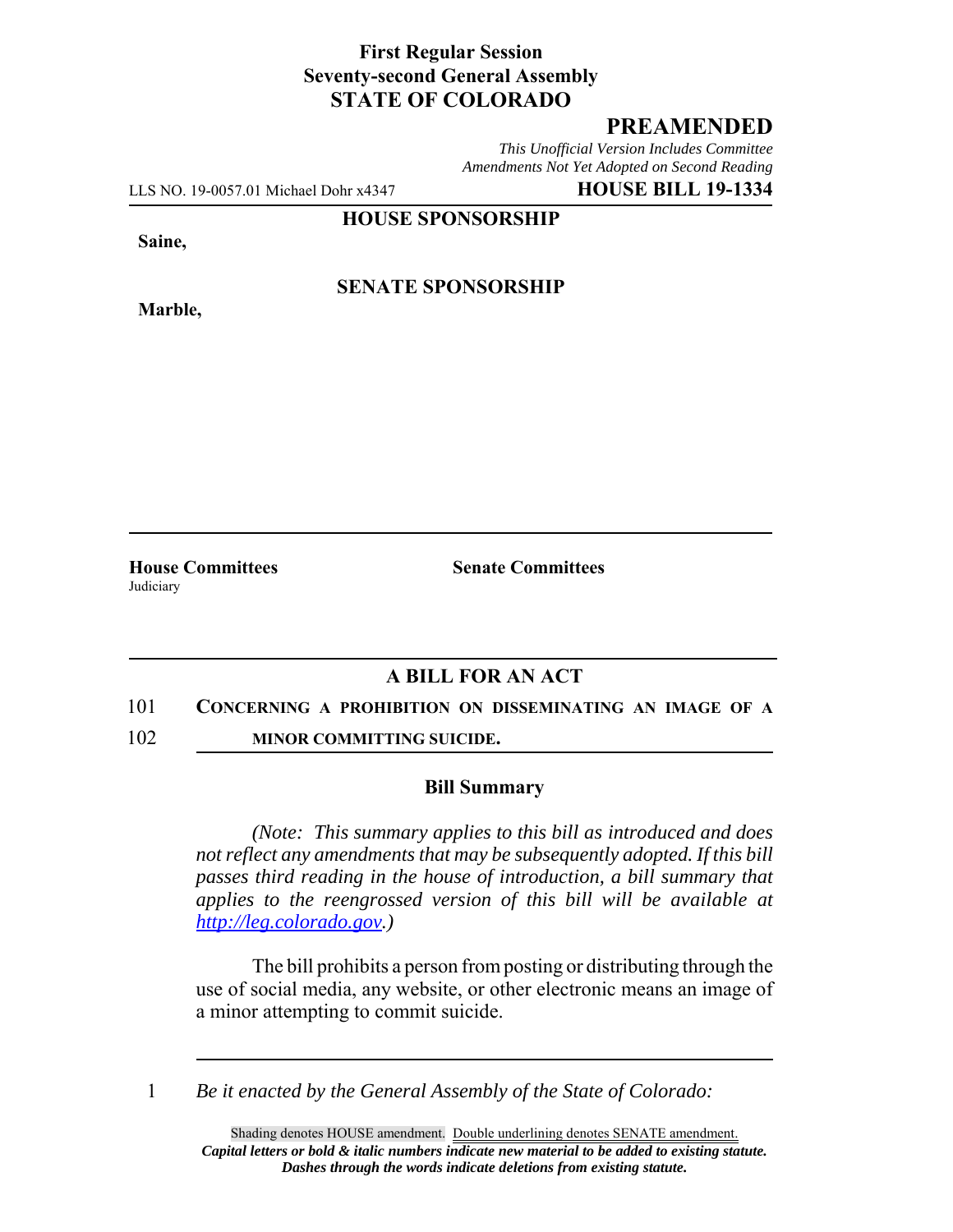| $\mathbf{1}$   | <b>SECTION 1.</b> In Colorado Revised Statutes, add part 9 to article |
|----------------|-----------------------------------------------------------------------|
| $\overline{2}$ | 7 of title 18 as follows:                                             |
| 3              | PART <sub>9</sub>                                                     |
| $\overline{4}$ | UNLAWFUL DISTRIBUTION                                                 |
| 5              | OF SUICIDE RECORDINGS                                                 |
| 6              | 18-7-901. Unlawful distribution of a suicide recording -              |
| 7              | definitions. (1) A PERSON COMMITS THE OFFENSE OF POSTING AN IMAGE     |
| 8              | OF SUICIDE OF A MINOR IF THE PERSON INTENTIONALLY POSTS OR            |
| 9              | DISTRIBUTES THROUGH THE USE OF SOCIAL MEDIA OR ANY WEBSITE, OR        |
| 10             | DISSEMINATES THROUGH OTHER MEANS, AN IMAGE OF A MINOR                 |
| 11             | ATTEMPTING SUICIDE, DYING BY SUICIDE, OR HAVING DIED BY SUICIDE,      |
| 12             | WITH THE INTENT TO HARASS, INTIMIDATE, OR COERCE ANY PERSON, AND      |
| 13             | THE POSTING OR DISTRIBUTION RESULTS IN SERIOUS EMOTIONAL DISTRESS     |
| 14             | TO ANY PERSON.                                                        |
| 15             | (2)<br>POSTING AN IMAGE OF SUICIDE OF A MINOR IS A CIVIL              |
| 16             | INFRACTION AND IS PUNISHABLE BY A PENALTY OF ONE HUNDRED DOLLARS      |
| 17             | PER VIOLATION, EXCEPT THAT POSTING AN IMAGE OF SUICIDE OF A MINOR     |
| 18             | IS A CLASS 3 MISDEMEANOR IF THE PERSON WAS THE FIRST OR ORIGINAL      |
| 19             | PERSON TO POST, DISTRIBUTE, OR DISSEMINATE THE IMAGE.                 |
| 20             | (3)<br>FOR PURPOSES OF THIS SECTION, UNLESS THE CONTEXT               |
| 21             | <b>OTHERWISE REQUIRES:</b>                                            |
| 22             | "IMAGE" MEANS A PHOTOGRAPH, FILM, VIDEOTAPE,<br>(a)                   |
| 23             | RECORDING, DIGITAL FILE, OR OTHER REPRODUCTION.                       |
| 24             | (b) "SOCIALMEDIA" MEANS ANY ELECTRONIC MEDIUM, INCLUDING              |
| 25             | AN INTERACTIVE COMPUTER SERVICE, TELEPHONE NETWORK, OR DATA           |
| 26             | NETWORK, THAT ALLOWS USERS TO CREATE, SHARE, AND VIEW                 |
| 27             | USER-GENERATED CONTENT, INCLUDING BUT NOT LIMITED TO VIDEOS,          |
|                |                                                                       |

-2- 1334